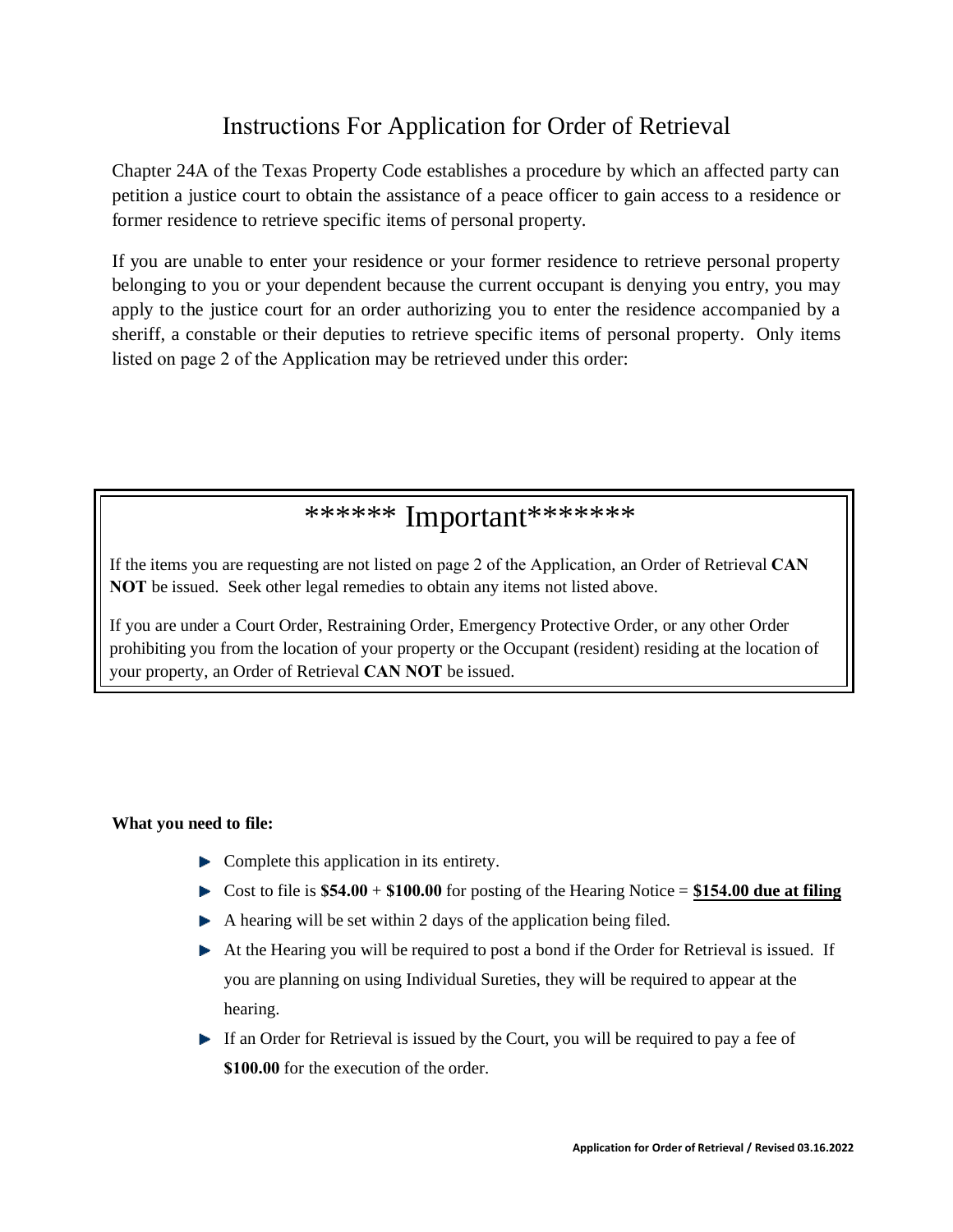|                                                                                                                                                                                                                                         |             | CAUSE NO.                         |
|-----------------------------------------------------------------------------------------------------------------------------------------------------------------------------------------------------------------------------------------|-------------|-----------------------------------|
| IN THE MATTER OF                                                                                                                                                                                                                        | ş<br>ş<br>ş | IN THE JUSTICE COURT              |
|                                                                                                                                                                                                                                         | ş           | PRECINCT                          |
| APPLICANT                                                                                                                                                                                                                               | Š<br>ş      |                                   |
|                                                                                                                                                                                                                                         | ş           |                                   |
|                                                                                                                                                                                                                                         |             | APPLICATION FOR WRIT OF RETRIEVAL |
| The undersigned Applicant makes this Application for a Writ of Retrieval of personal property<br>found at the following location, which is a residence in which Applicant is, or was previously,<br>authorized to occupy ("Residence"): |             |                                   |
| <b>LOCATION OF RESIDENCE:</b>                                                                                                                                                                                                           |             |                                   |
| occupying the Residence and may be given notice of this Application at the above-listed<br>Residence or at the following address(es):                                                                                                   |             |                                   |
| Fax:                                                                                                                                                                                                                                    |             |                                   |
| Phone:                                                                                                                                                                                                                                  |             |                                   |
| E-Mail: E-Mail: E-Mail: E-Mail: E-Mail: E-Mail: E-Mail: E-Mail: E-Mail: E-Mail: E-Mail: E-Mail: E-Mail: E-Mail: E-Mail: E-Mail: E-Mail: E-Mail: E-Mail: E-Mail: E-Mail: E-Mail: E-Mail: E-Mail: E-Mail: E-Mail: E-Mail: E-Mail          |             |                                   |
| The following is a listing and specific description of the items that I seek to be allowed to<br>retrieve from the Residence (Attach separate sheet, if necessary):                                                                     |             |                                   |
|                                                                                                                                                                                                                                         |             |                                   |
|                                                                                                                                                                                                                                         |             |                                   |
|                                                                                                                                                                                                                                         |             |                                   |
|                                                                                                                                                                                                                                         |             |                                   |
|                                                                                                                                                                                                                                         |             |                                   |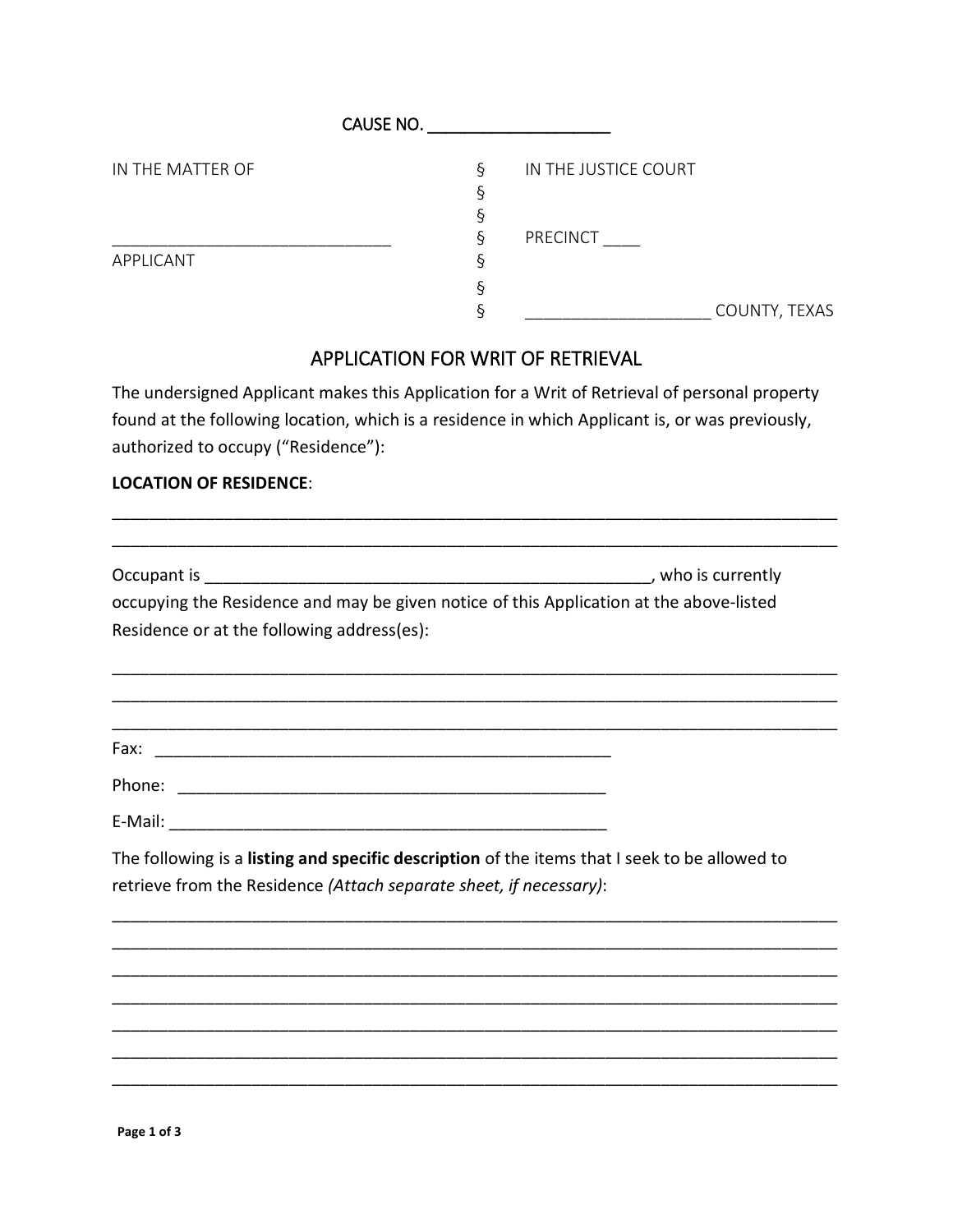I certify that all of the following statements are true:

- The items listed in this Application are **only** of the following types:
	- o medical records;
	- o medicine and medical supplies;
	- o clothing;
	- o child-care items;
	- o legal or financial documents;
	- o checks or bank or credit cards in my name;
	- o employment records;
	- o personal identification documents;
	- $\circ$  copies of electronic records containing legal or financial documents;
	- $\circ$  assistance animals or service animals, as defined by Section 121.002, Human Resources Code, used by me or my dependents;
	- o wireless communication devices, as defined by Section 545.425(a), Transportation Code, belonging to me or my dependents;
	- $\circ$  tools, equipment, books, or apparatus used by me in my trade or profession.
- I will suffer personal harm and/or the personal health and safety of myself or others within my care will likely be at risk if I am unable to retrieve the items, and I have an urgent need to retrieve the items from the Residence.
- I have attached a lease, sworn statement or other documentary evidence showing that I am, or was previously, authorized to occupy the Residence. I am currently unable to enter the Residence because the current Occupant named above has denied me access to the Residence or poses a clear and present danger of family violence to myself or my dependents.
- I am not the subject of an active protective order under Family Code Title 4, a magistrate's order for emergency protection under Code of Criminal Procedure Article 17.292, or any court order prohibiting my entry into the Residence; or otherwise prohibited by law from entering into the Residence.
- I and the current Occupant are not parties to a pending divorce or annulment case under Title 1, Family Code.